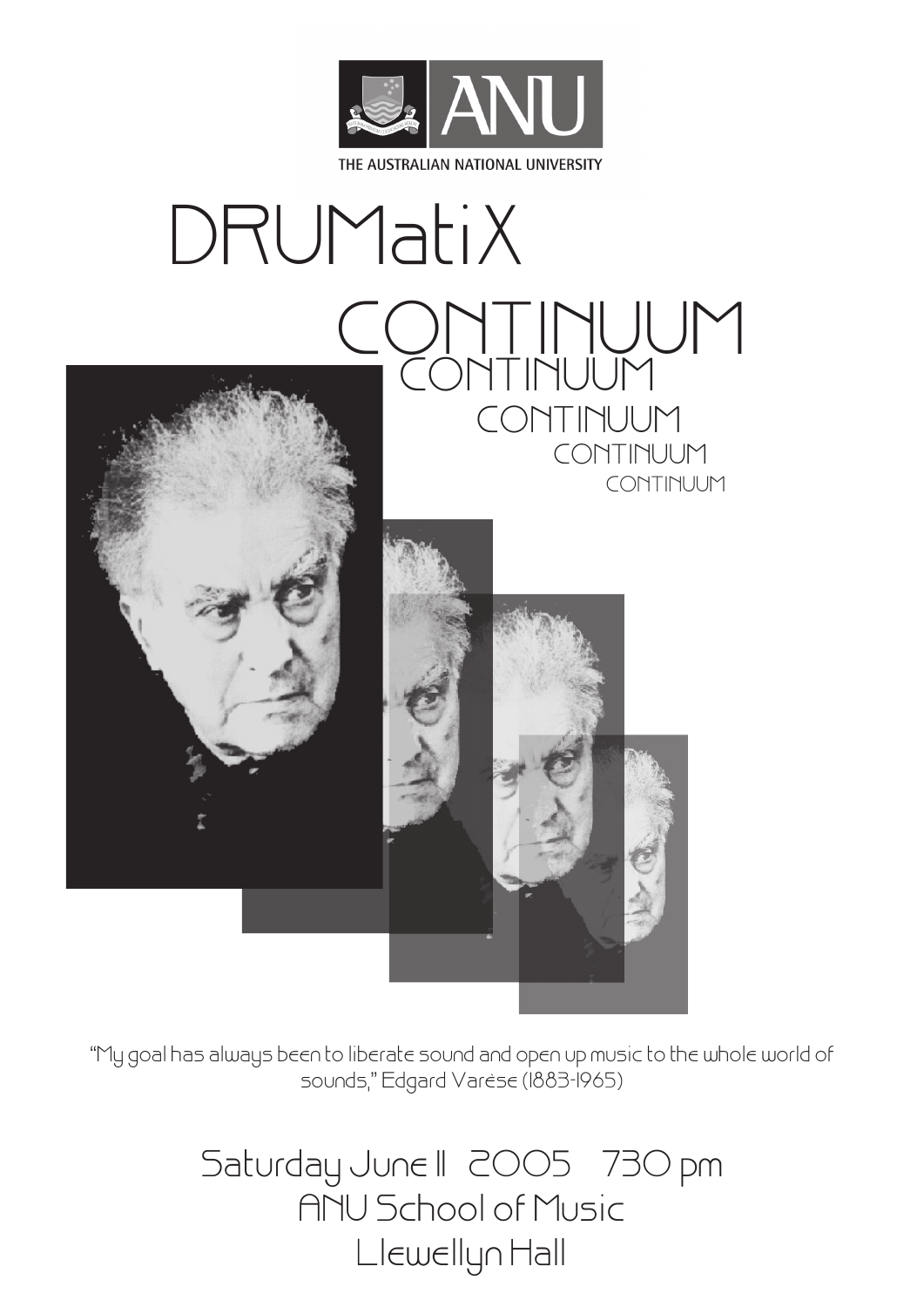# PROGRAM

Music for Pieces of Wood (1971) Steve Reich Veronica Walshaw, Michael Stevens, Charles Martin, Ben Willson, Richard Spong

Rain Tree (1981) Toru Takemitsu

Jessica Dai, vibraphone – crotales, Wyana Etherington, Gary France, marimba – crotales

A Room (1943), for piano diagram and the Uohn Cage

Edwina Berry, piano

She is Asleep (1943) quartet for twelve tom-toms John Cage

Charles Martin, Adam Dickson, Richard Spong, Michael Stevens - Chinese tom-toms

A Room (1943), for prepared piano John Cage

Edwina Berry, piano

Ionisation (1933) Edgard Varèse

Chi-Hsia Lai, Jessica Dai, Ben Willson, Adam Jeffrey, Adam Dickson, Veronica Walshaw, Michael Stevens, Charles Martin, Richard Spong, Tim Hansen, Wyana Etherington, Hannah Vermeesch

## INTERVAL

Adam Jeffrey, Veronica Walshaw, Ben Willson, Adam Dickson, Jessica Dai, Wyana Etherington

The Invisible Men (1996) Nigel Westlake

Wyana Etherington, Adam Jeffrey, Adam Dickson, Gary France

Continuum (1967) Kazimierz Serocki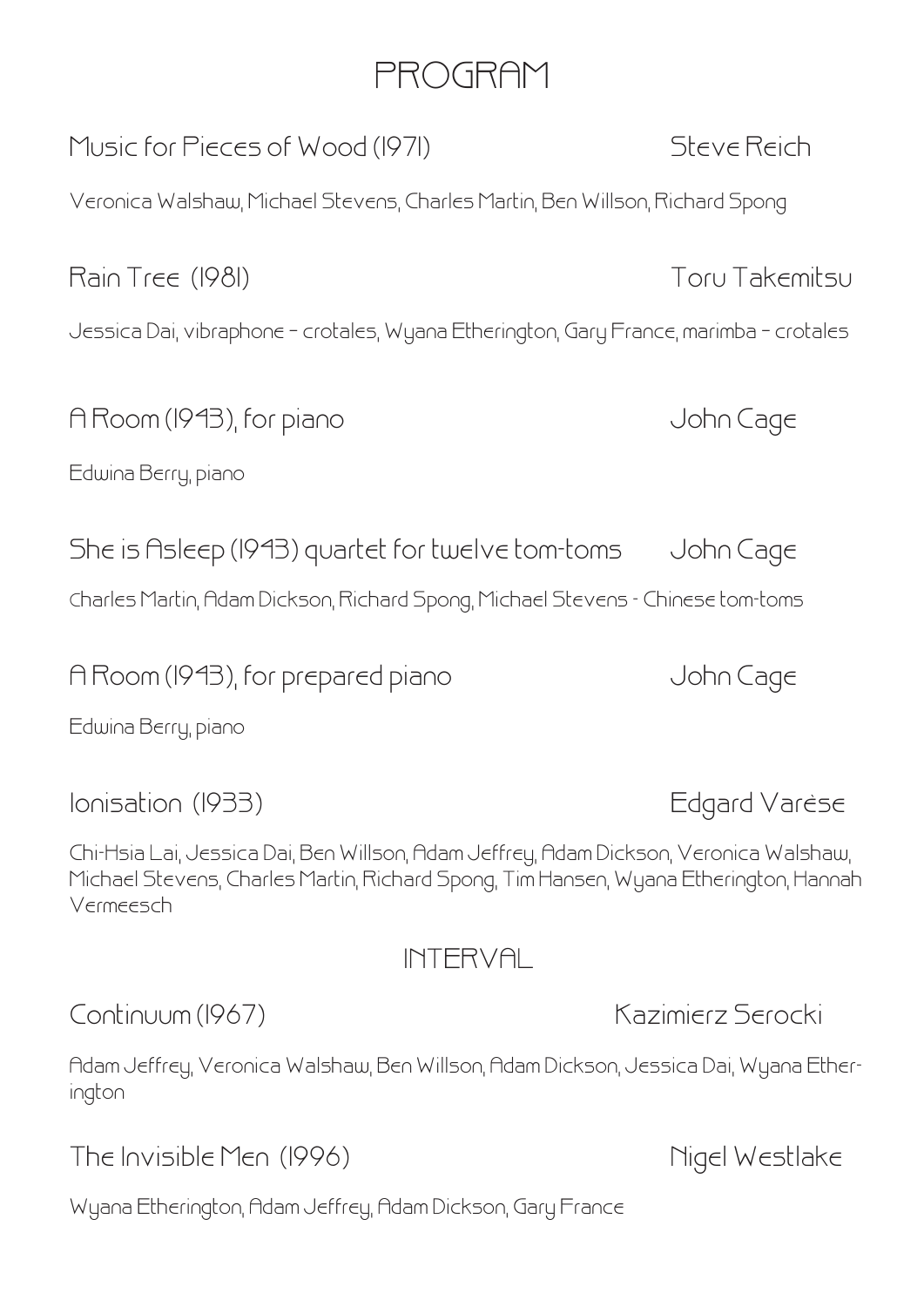#### MUSIC FOR PIECES OF WOOD

Minimalism in music has received increased attention since its introduction to music in the late 1960s by composers such as Reich and Riley. Its style has provided a fresh compositional alternative to atonality and serialism in the twentieth century. Steve Reich's "Music for Pieces of Wood" received its premiere performance in 1973. I first performed Music for Pieces of Wood in 1979 with the Abraxas Percussion Group for the Music Educators National Conference in Atlantic City USA under the supervision of the composer. Music for Pieces of Wood requires African Claves specially tuned to D#, B, A, C#, D# 8va. As these instruments are not available commercially I commissioned Chris Murdock, West Australian instrument maker and artist, better known for his audio work at the W.A. Academy of Performing Arts, to reproduce the instruments specified by Reich.

Gary France

#### RAIN TREE

Takemitsu's Rain-Tree for three percussionists was completed in 1981. It forms one part of his Waterscape series of works for different ensembles all on water related topics. This piece is dedicated to the writer Kenzaburo OÉ and the celebrated percussion virtuoso Sylvio Gualda.

"The tree is called the rain-tree, because its lush foliage still sprinkles the previous nights drops of rain onto the ground in the following afternoon. Its hundreds of thousands of tiny leaves - finger-like - store up moisture, though other trees dry out in an instant. A clever tree, you must admit." quoted from "Atama no ii, Ame no Ki" a novel by Kenzaburo Oé

 First performance was was played by Sumiere Yoshihara, Yasunori Yamaguchi and Atsushi Sugawar on May 31rst, 1981 at the Seibu theatre.

Toru Takemitsu

### A ROOM / SHE IS ASLEEP, QUARTET FOR TWELVE TOM-TOMS

This evening we hear a suite of compositions by John Cage from 1943. A ROOM, for solo and prepared pianos "book ends" our percussion quartet She is Asleep for twelve tom-toms. In this quartet, each player performs on three Chinese tom-toms striking either the edge or centre of each drum thus producing six separate sounds. The musical pallette is also expanded towards the end with the introduction of soft timpani mallets and a wire brush. She is Asleep combines sections of high rhythmic complexity with sublime statements of motivic unity thus allowing chaos to dissolve into joyful synergy. In contrast to She is Asleep; A ROOM for solo piano is being performed twice. First we will here this simple tapestry of overlapping rhythms utilizing the same few notes on a traditional grand piano. By subtly shifting the layered motives Cage produced a minimalist effect some twenty years prior to the birth of minimalism. Later we again will hear this same short composition played on piano, but a piano of a different sort! The prepared piano this evening has been "doctored up" with a fascinating array of bolts, pieces of weather stripping, a penny and pieces of rubber stuck between the strings. Cage's fascination with timbre comes alive through this performance. Our pianist will perform exactly the same music as before but certain notes will have an altogether different sound. IS SHE REALLY ASLEEP?

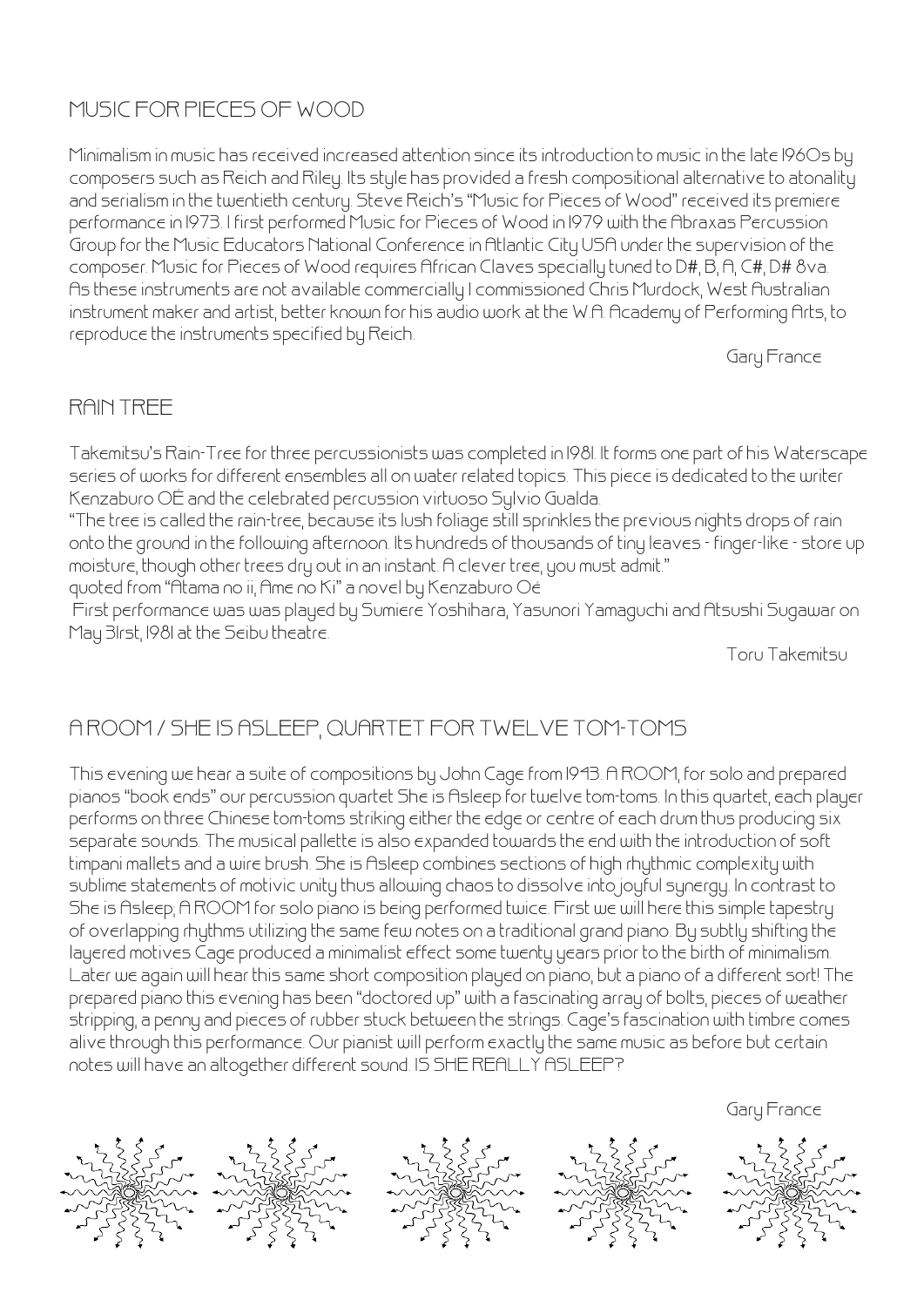#### IONISATION

 Ionization, Varèse's best known work, established it's eminence in twentieth-century music as being the first western work written solely for percussion. Ionization's traditional form consists of four distinct sections and a coda. Each section contains a wealth of innovative ideas and sounds. As Varèse stated: "Don't call me a composer, call me an engineer of rhythms, resonances, and timbres." Ionization was begun in 1929 and completed on November 13, 1931. The first performance was on March 6, 1933 with Nicolas Slonimsky conducting. The following is a description of the world premiere by Slonimsky himself.

"Ionization, epoch-making work by Edgar Varèse, scored for instruments of percussion, friction and sibilation, all of indeterminate pitch (kettledrums being excluded), completed by him on 13 November 1931 in Paris and portraying in a recognizably classical sonata form the process of atomic change as electrons are liberated and molecules are ionized, the main subject suggesting a cosmic-ray bombardment introduced by an extra-terrestrial rhythmic figure on the tambour militaire while two sirens slide in contrary motion over the whole spectrum of audible frequencies, much in the manner of harp glissando, the second subject, of an ominously lyrical nature, reflecting in palpitating rhythms the asymmetrical interference pattern of heterodyne frequencies, the development section being marked by the appearance of heavy nuclear particles in the metal group (anvils, gongs, tam tams), as contrasted with the penetrating but light wood-and-membrane sonorities of the exposition, and after an artfully abridged recapitulation arriving at a magistral coda, with tubular chimes ringing as new atomic polymers are created and the residual thermal energy of vigorous tone-clusters on the piano keyboard serving as a cadential ostinato, is performed for the first time anywhere at a concert of the Pan American Association of Composers in New York, with Nicolas Slonimsky (to whom the score of ionization was eventually dedicated) conducting an ensemble of fourteen professional composers and innate rhythmicians manning 41 multifarious instruments, among them Carlos Salzedo playing the Chinese blocks. Henry Cowell pounding the tone-clusters on the piano, Paul Creston striking the gongs and William Schuman pulling the cord of the lion's roar. [1] "

Gary France

#### THE INVISIBLE MEN

A silent movie with music for percussion quartet by Nigel Westlake.

From as early as 1902 Australian musicians used film as part of their stage performances. Among these were the Corricks, a family of talented musicians, who recognized the potential of film to add an extra dimension to their work.

The Corricks began touring in 1901 & traveled extensively throughout Australiasia, England & South East Asia for 13 years. The family (eight women & two men) used projected lantern slides & film to provide background scenes for their musical performances.

A typical Corrick program was a mixture of vocal & instrumental musical recitals that opened & closed with film. The program lasted about 50 minutes, & featured a mix of film genres: comedies, trick films, travel or scenic footage (known as "actuality") & occasionally, melodramas.

By the time they retired from touring in 1914, the family held over 100 film titles, including an outstanding example of early trick photography, "The Invisible Men".

Produced in France in 1907 by Pathe Freres, "The Invisible Men" is about a wizard and his partner who create a potion that makes them invisible. After they leave, two other men break in and take the mixture and use it to steal clothes and food. They are pursued by the law, but the wizard and his partner are arrested by mistake. The wizard turns the judge and court officials into giant walking vegetables. The percussion score for "The Invisible Men" was commissioned by Synergy Percussion in 1996 with generous financial assistance from The University of Technology, Sydney.

Thanks to the Screensound Australia for generously providing the film for this evenings performance. Nigel Westlake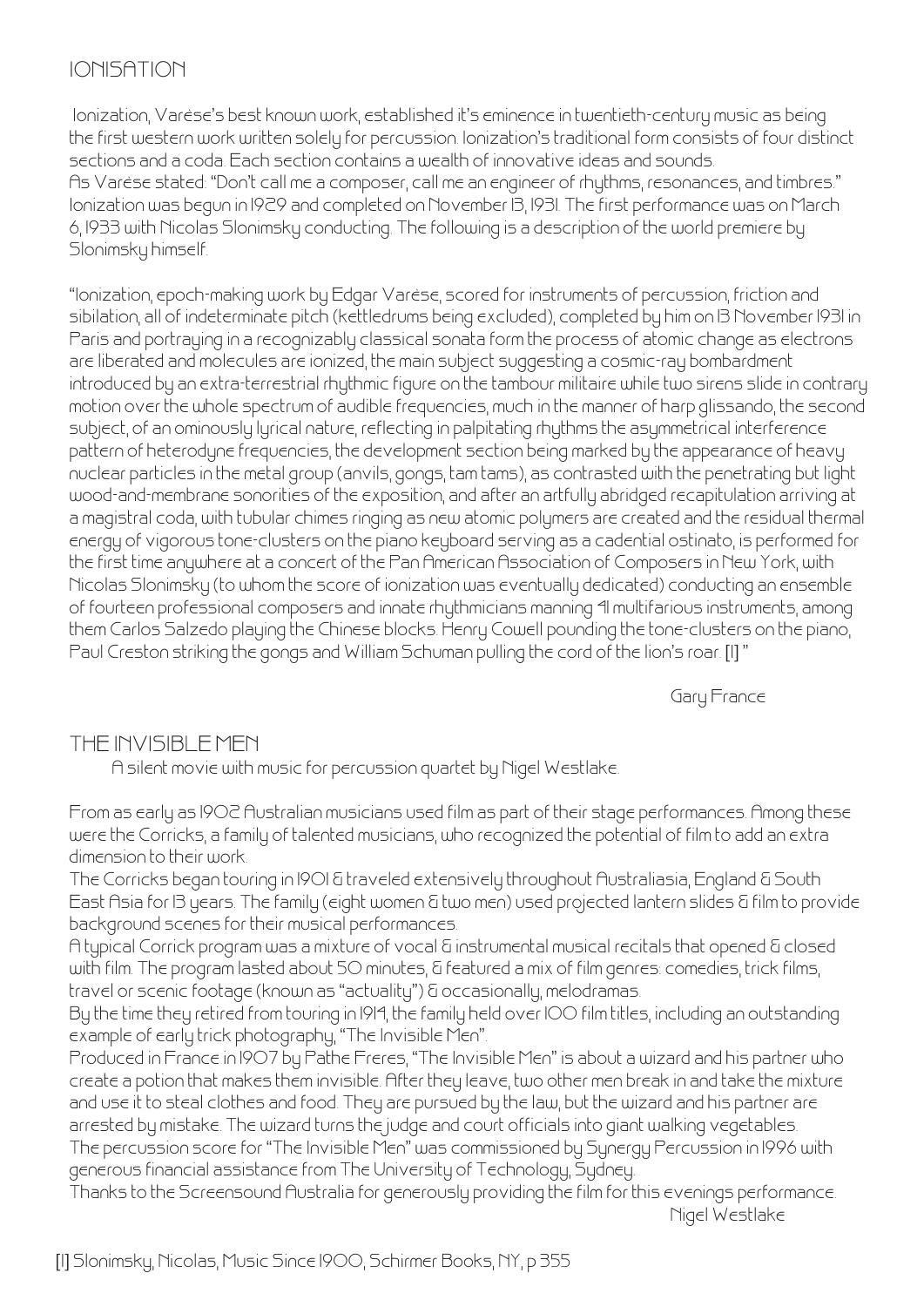#### CONTINUUM

Kazimierz Serocki (1922-81), is one of the most important composers of the Polish post-war avant-garde, though his music is rarely performed today. He started out as a boxer before studying composition with Kazimierz Sikorski and piano with Stanisaw Szpinalski at the State Higher School of Music in ód, graduating in 1946. He continued his studies in composition with Nadia Boulanger and in piano with Lazare Levy in Paris in 1947-48. From 1946 to 1951 he performed many times as a concert pianist in Poland and abroad, however from 1952 onwards he was exclusively committed to composing. In his early days as a composer he experienced the harsh pressures to which culture was subjected by the state, but later he belonged to the group of Polish composers (including Lutoslawski and Penderecki) who broke free from this conservative influence in the mid-1950's.

Continuum (1966), is scored for six percussionists placed surrounding the audience. Though the work carries no explanatory note, it is an exploration in spatial sound and an experiment in the nuances of percussive timbres that were so prominent amongst the avant-garde of the 1960's. However, Continuum differs from that of the electronic experiments from such composers as Stockhausen and Babbitt in the sense that it is purely acoustic stereophony, rather than electronic. As a matter of fact, in the vernacular of today, one might think of this evening's performance as true "6.1 surround sound". The work requires a vast array of instruments, including 3 vibraphones, 2 xylophones, marimba, 4 timpani, 13 crotales, 9 Thai gongs, 6 tam-tams, 3 bass drums, 9 tom-toms, 12 cymbals and an assortment of bells, bottles, blocks and various other paraphernalia that is spread amongst the six musicians.

Continuum was premiered by Les Percussions des Strasbourg on September 17, 1967, as part of the Stockholm Festival.

Adam Jeffrey

# **Biographies**

#### Edwina Berry

Edwina Berry was born in Bathurst in 1985 and started studying piano at the age of 8. In 2003 she moved to Canberra to begin a piano performance degree at the School of Music where she is currently completing her third year with keyboard lecturer Susanne Powell. Last year Edwina performed in Steve Reich's 'Music for 18 Musicians' as well as appearing in the Orchestral Encounters concerts under conductors Jean-Louis Forestier and Tom Wood.

#### Gary France

Gary is a native of Syracuse, New York, U.S.A. Mr. France, now living in Canberra, Australia, performs in a wide range of musical genres. He received his Bachelor of Music degree, Music Education, in 1979, from the State University of New York at Potsdam and his Master of Music degree, Orchestral Performance / Jazz, in 1988 at the University of North Texas. While at UNT Gary became the first percussionist to direct one of the prestigious Jazz Lab Bands. Since settling in Australia in 1987, as the inaugural lecturer in Percussion at the W.A. Conservatorium of Music, Gary France has done much, through his dedicated teaching and performing on a wide range of percussion instruments, to significantly raise the profile of percussion playing in Australia. He is regularly employed by peak music bodies such as the Australian Youth Orchestra and the Australian National Academy of Music to tutor developing percussionists. His former students now hold prominent positions in the music industry both here in Australia and abroad. Since 1998 Gary France has coordinated and nurtured the percussion program at the School of Music, Australian National University. Mr. France also served as Head of School of Music in 2004 during this time he co-convened the inaugural Australian Music Educators National Conference.